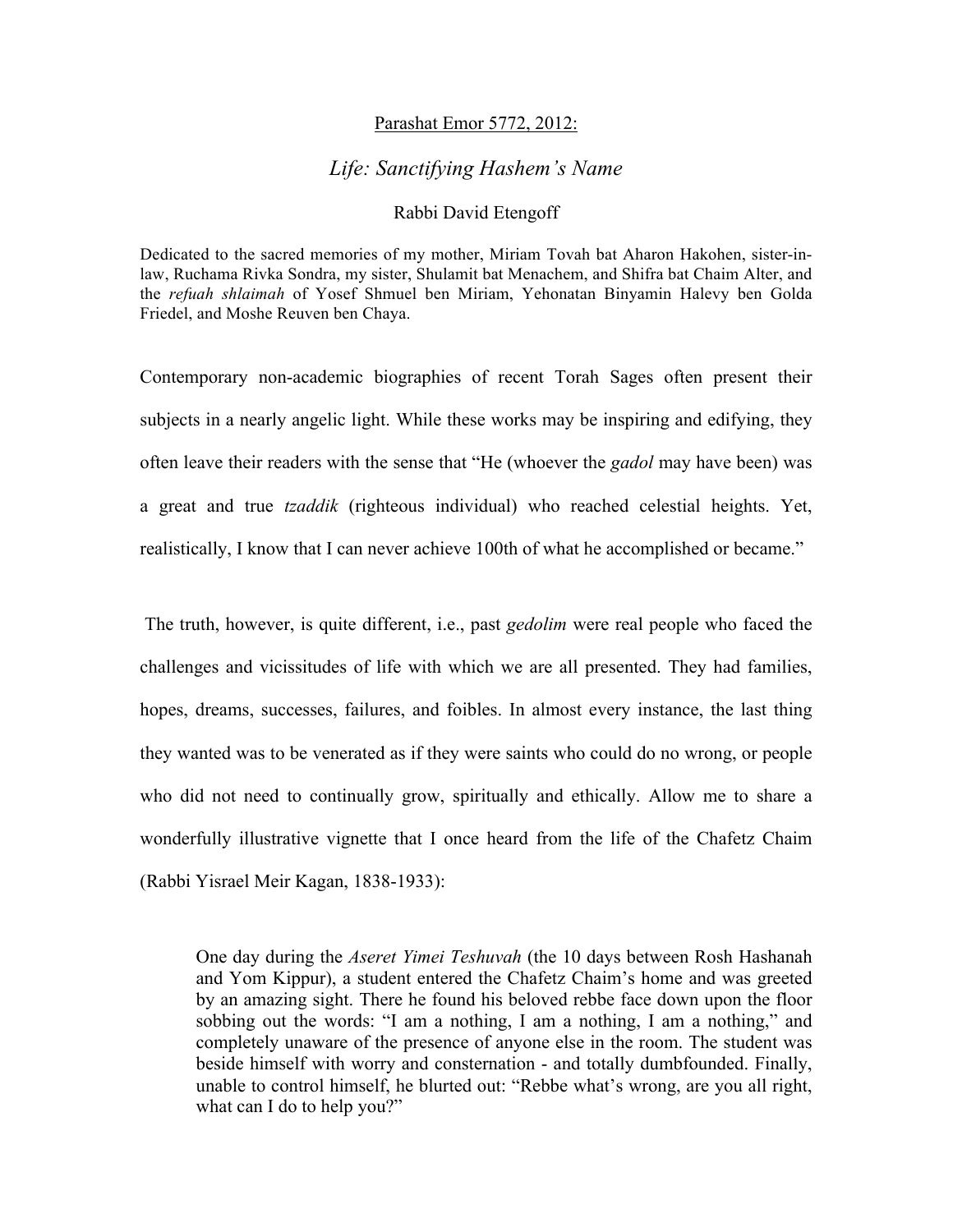At that point, the Chafetz Chaim said: "I am fine, I am working on my problem of *gaavah* (arrogance). You see, I have a tendency in this direction. Therefore, I have to always be vigilant to never allow myself to become arrogant. That is why you found me face down on the floor declaring, 'I am a nothing.' In this way, I can protect myself against these feelings and stop them before they control me."

Yes, almost none of us will achieve the spiritual level and ethical sensitivity of our *gedolim*. Yet, each of us has the potential for greatness and holiness. We can achieve amazing things in our lives if we sanctify that which is normally thought of as being in the realm of the profane. All of the behaviors that we share with the animal kingdom can, and should, be endowed with the *kedushah* (holiness). Therefore, Hashem states in our *parasha*: "…I shall be sanctified amidst the children of Israel. I am the L-rd Who sanctifies you. Who took you out of the land of Egypt, to be a G-d to you. I am the L-rd." (*Sefer Vayikra* 22:33, translation, *The Judaica Press Complete Tanach*, underlining my own). This point is underscored by the Rambam (1135-1204) in *Mishneh Torah*, *Hilchot Yesodei HaTorah* 5:10:

So, too, anyone who separates himself from a prohibition, or fulfills a commandment, not because of something in this world, neither visceral mortal fear nor [heart-stopping] awe, and not to receive honor [and glory], but, rather, solely because of the [will] of the Creator, may He be blessed, just like Yosef the Righteous held himself back from his master's wife, be it known that he is one who sanctifies the Name. (Translation my own)

Each time we fulfill a mitzvah or refrain from a prohibition solely "because Hashem said so," we sanctify His name. Every time we bend our will to His, and follow the Torah's commandments, we declare our loyalty and total dedication to our Creator.

The above-found idea is elaborated upon, as well, in *Talmud Bavli*, *Yoma* 86a in clear and direct prose:

And Abaye says, as we have learned in the following *beraitta*: It is written [*Sefer Devarim* 6:5]: "You shall love the L-rd your G-d." That means, G-d's name should be beloved through you; that is to say, a man must read and study the Torah, and serve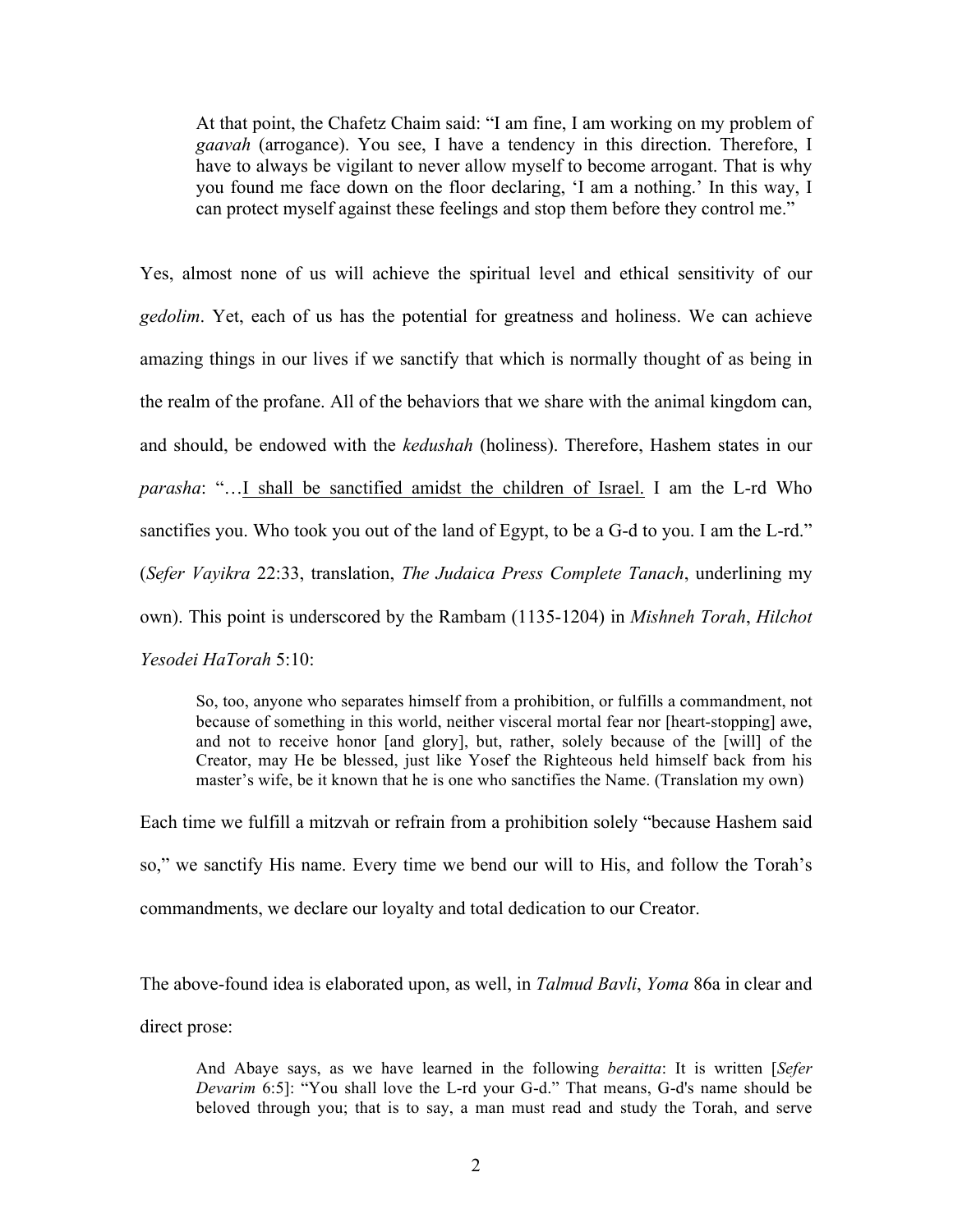Torah scholars, and speak kindly to his fellow man. What do people then say of him? Happy is his father, who taught him Torah; happy is his teacher, who has instructed him in Torah, and woe to those people who have not learned the Law! Behold, the one who has learned Torah, how beautiful are his ways, how just his deeds! Of him says the verse [*Sefer Yeshiyahu* 49:3]: "And He said unto me, 'You are My servant, O Israel, in whom I will be glorified.'" (Based upon Michael L. Rodkinson's translation with my changes and emendations.)

Herein we find some highly specific and accessible behaviors that each of us can emulate in our daily dealings with our fellow man:

- 1. We must fulfill the mitzvah of heartfelt and engaged Torah study
- 2. We must fulfill the mitzvah of honoring and serving *Talmidei Chachamim* (Torah scholars)
- 3. We must speak with kindness and sensitivity to, and with, our fellow man regardless of his or her station in life or level of achievement. Everyone, after all, is created in G-d's ineffable image.

The words of the Rambam and Talmud are exhilarating. Now, each of us has an opportunity to be "*mekadash shame shamaiim*" ("sanctify G-d's name") through our everyday actions. Each of these highly approachable mitzvot, when performed with integrity, purity, and seriousness of purpose, allows us to fulfill our *parasha*'s *pasuk* (verse): "*v'nikdashti betoch b'nai Yisrael*" ("…I shall be sanctified amidst the children of Israel"). May Hashem give us the wisdom and discernment to listen to, and follow, His Torah. May we learn to be better individuals tomorrow than who we are today. In sum, may we learn to sanctify Hashem in our words and deeds. Then, He will be holy among us for, we, too, will be holy. *V'chane yihi ratzon*.

## Shabbat Shalom